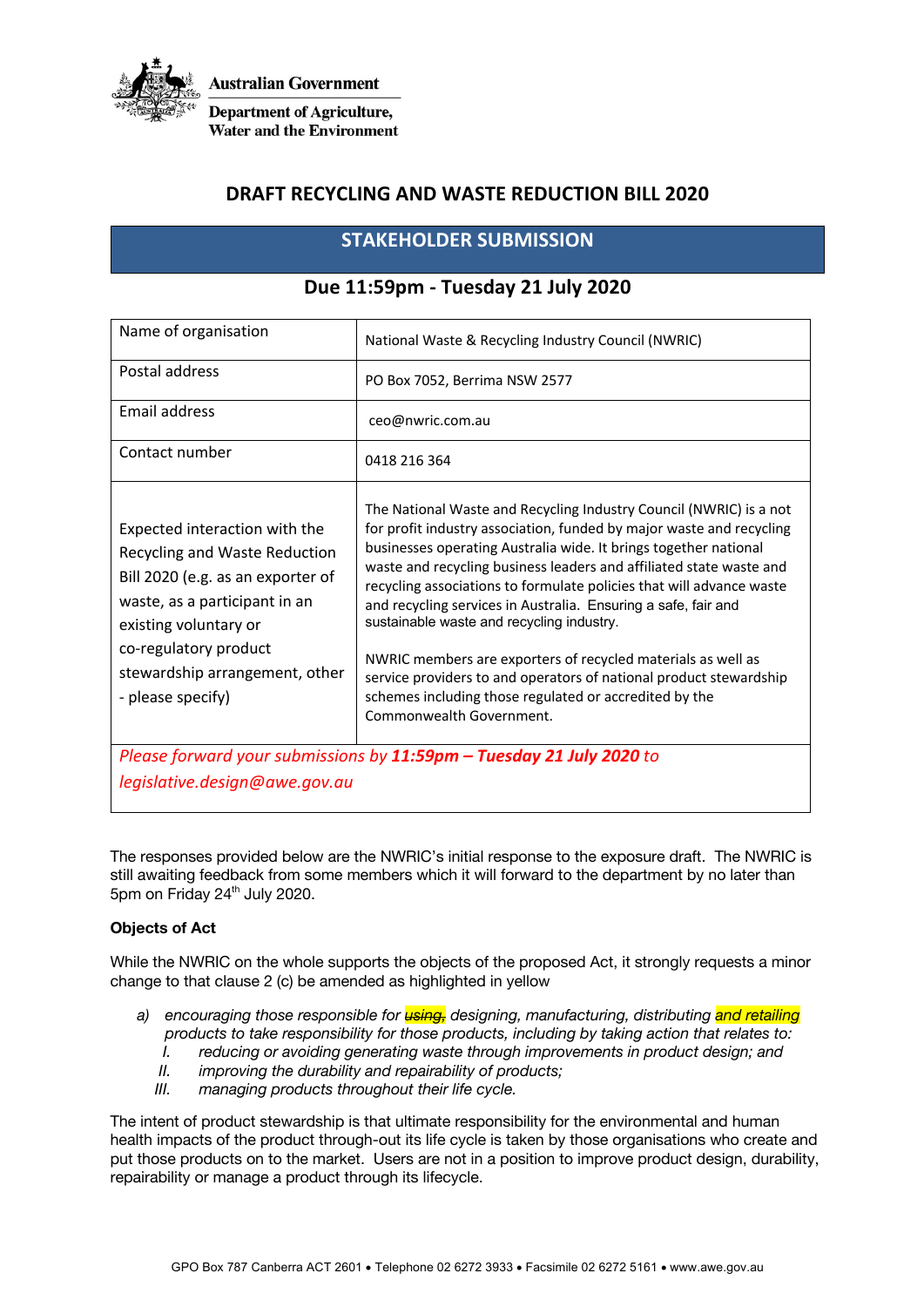Likewise, those who create and put products on to the market should encourage and educate product users on how they can best repair, reuse and dispose of products responsibly. It is NOT the product users' responsibility to set up repair, reuse, collection, recycling or disposal methods.

## **Waste Definitions and the Export Ban component of the legislation**

The NWRIC is concerned that the waste definitions use in the proposed Act, specifically "*waste", "waste materials", "regulated waste material"* are confusing and inconsistent with existing state jurisdictions definitions. To avoid confusion harmonisation of the definition of waste with the definitions used in many of the States would prevent this confusion. Victoria, Queensland and NSW have definitions which may provide a valuable template. Also "regulated waste" has very specific meanings under a number of state jurisdictions and the NWRIC strongly advises not to use that term as presently proposed in the Act.

The NWRIC suggests the Department consider using the following terms instead *"waste"* i.e. defined so consistent with existing definitions used by Victoria, Queensland and NSW, *"banned waste"* i.e. that waste that is covered by a rule that cannot be exported, *"processed waste"* that material that can be exported subject to the conditions outlined in the rule.

## **Licensing and declaration scheme**

Overall the NWRIC supports the *licensing and declaration* scheme. However, it is concerned that the *exemption* process could potentially provide a loophole for companies to avoid the license and declaration scheme and give them an unfair advantage in the marketplace. It is strongly recommended that all exemptions should be capped at a maximum of three (3) shipments and for a maximum term of 3 months. With the condition that the organization being granted the exemption must apply for a license within a required timeframe. The cost to apply for an exemption should be the same as applying for a license and declarations.

*Record-keeping* requirements from an initial review seem reasonable. What is important here is clarity on what is required and how long that information must be held for by the licensed exporter.

*Publishing of licenses*. We note and welcome that all approved licensed details will be published on the Department website. The information published should also include which waste materials are covered by license and the license period

The NWRIC also request that the Department publish all applications for an export including name, address of applicant, date application submitted, and waste materials being applied for. This would be consistent with current practice under the Hazardous Waste Act for permit applications.

## **Offences and penalties**

The NWRIC is still reviewing the specific details of the proposed offences and penalties. However, as an underlying principle, penalties for the illegal export of banned waste should be significant. Whereas penalties for minor non-compliance (e.g. a minor administrative matter) should be small. However, repeat offenders of minor non-compliance should then have their license suspended i.e. 3 strikes and you are out. This is consistent with industry practice.

## **Waste glass rule**

Response to be provided by 24 July, still awaiting feedback

## **Auditing**

Response to be provided by 24 July, still awaiting feedback

## **Fees & Charges**

Response to be provided by 24 July, still awaiting feedback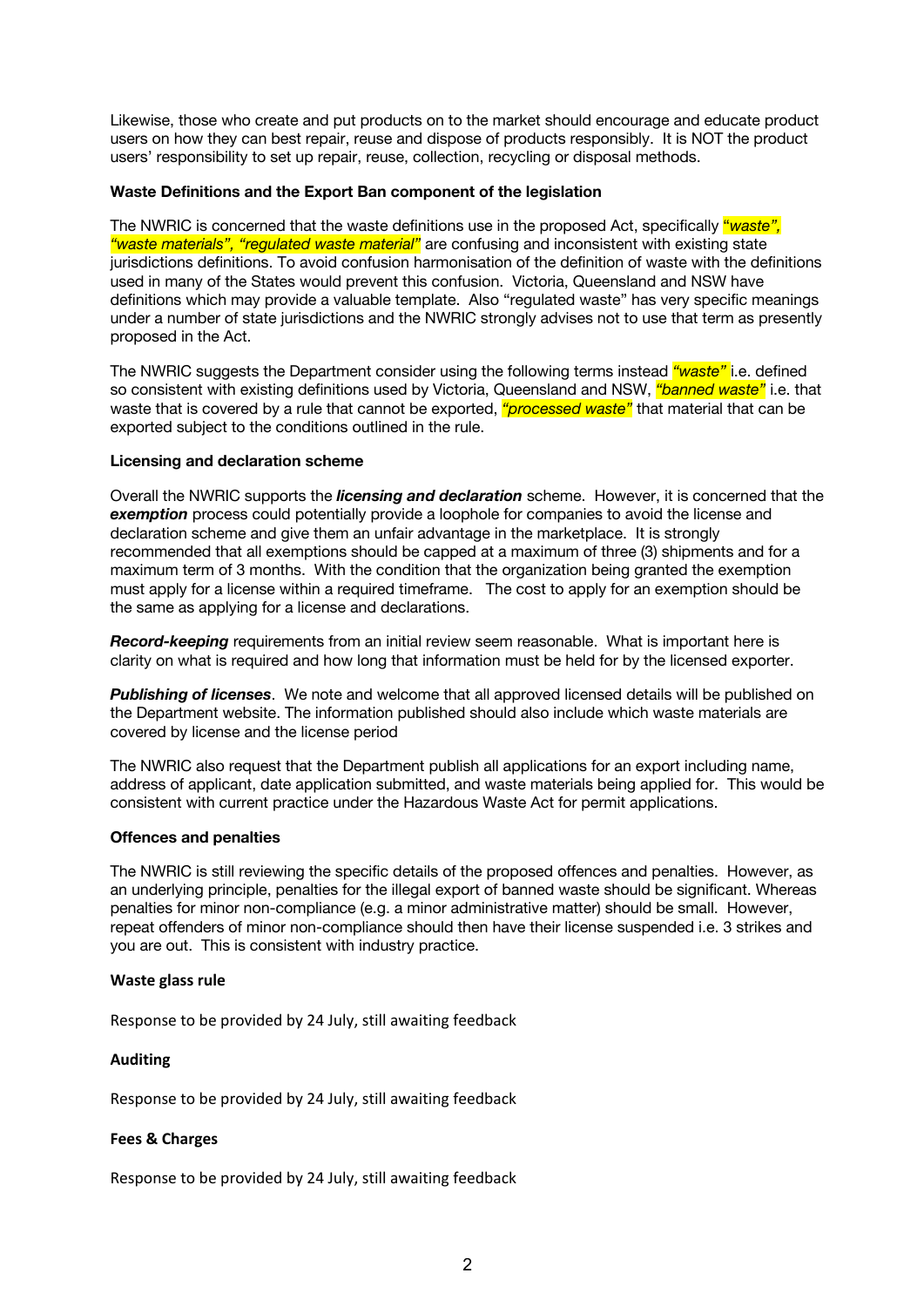## **Product list and Voluntary Accreditation**

The NWRIC's preference is for regulated product stewardship schemes over voluntary, to ensure all businesses participate and are accountable for delivering agreed government and industry outcomes.

However, it considers the proposed changes to the *priority product list* and *voluntary accreditation* under the Act, together with the funding will go a long way to ensuring manufacturers, brands, and retailers do not sidestep their stewardship responsibilities and deliver meaningful outcomes transparently. Consumers expect no less.

It welcomes that batteries, photovoltaics and all electrical and electronic equipment are on the current product list and request that the following recommended actions and timeframes be included on the list.

*Batteries* - a comprehensive national battery recycling program in place and funded by **ALL** battery brands by the end of 2020. More and more batteries are incorrectly ending up in rubbish and recycling bins, causing fires in collection trucks, processing facilities and landfills on a monthly if not weekly basis, putting lives at risk and causing environmental damage.

*Electrical and electronic equipment* - the NTCRS be expanded to include all products with a plug or a battery and that this scope be brought into effect by the 1 July 2022. Many of today's electrical and electronic appliances are made from a variety of plastics, metals and composite materials that potentially contain hazardous substances. These need to be safely collected, transported and processed separately from kerbside recycling.

## **Liable parities (clause 75)**

The NWRIC strongly requests that the word *"used"* be replaced with either *"retailed"* or *"sold"* as per the reasons outlined in regard to the Object of the Act.

An organisation that uses a product is not in a position to improve product design, durability, repairability or manage a product through its lifecycle. This is the responsibility those corporations who create and put products on to the market. Corporate users should be encouraged and educated on how they can best repair, reuse and dispose of products responsibly.

*(1) A liable party, in relation to a product, is a person specified as a liable party in relation to that product in the rules.* 

*(2) However, a person is a liable party in relation to a product only if the person:* 

*(a) is a constitutional corporation; and* 

- *(b) has at any time:* 
	- *(i) manufactured the product in Australia; or*
	- *(ii) imported the product into Australia; or 10*
	- *(iii) distributed the product in Australia; or 11*
	- *(iv) used retailed the product in Australia.*

This change does not prevent the cost of running a product stewardship scheme being recovered from those who use the products through the sale price of that product.

## **Voluntary Accreditation Rule**

Response to be provided by 24 July, still awaiting feedback

## **Television and Computers Rule**

Response to be provided by 24 July, still awaiting feedback

## **Other Product Stewardship Matters**

While not addressed through the legislation the NWRIC also considers that a key eligibility criteria for the product stewardship investment fund is that the applicant must either be an existing accredited or regulated scheme or formally intending to be voluntarily accredited within 12 months of funding.